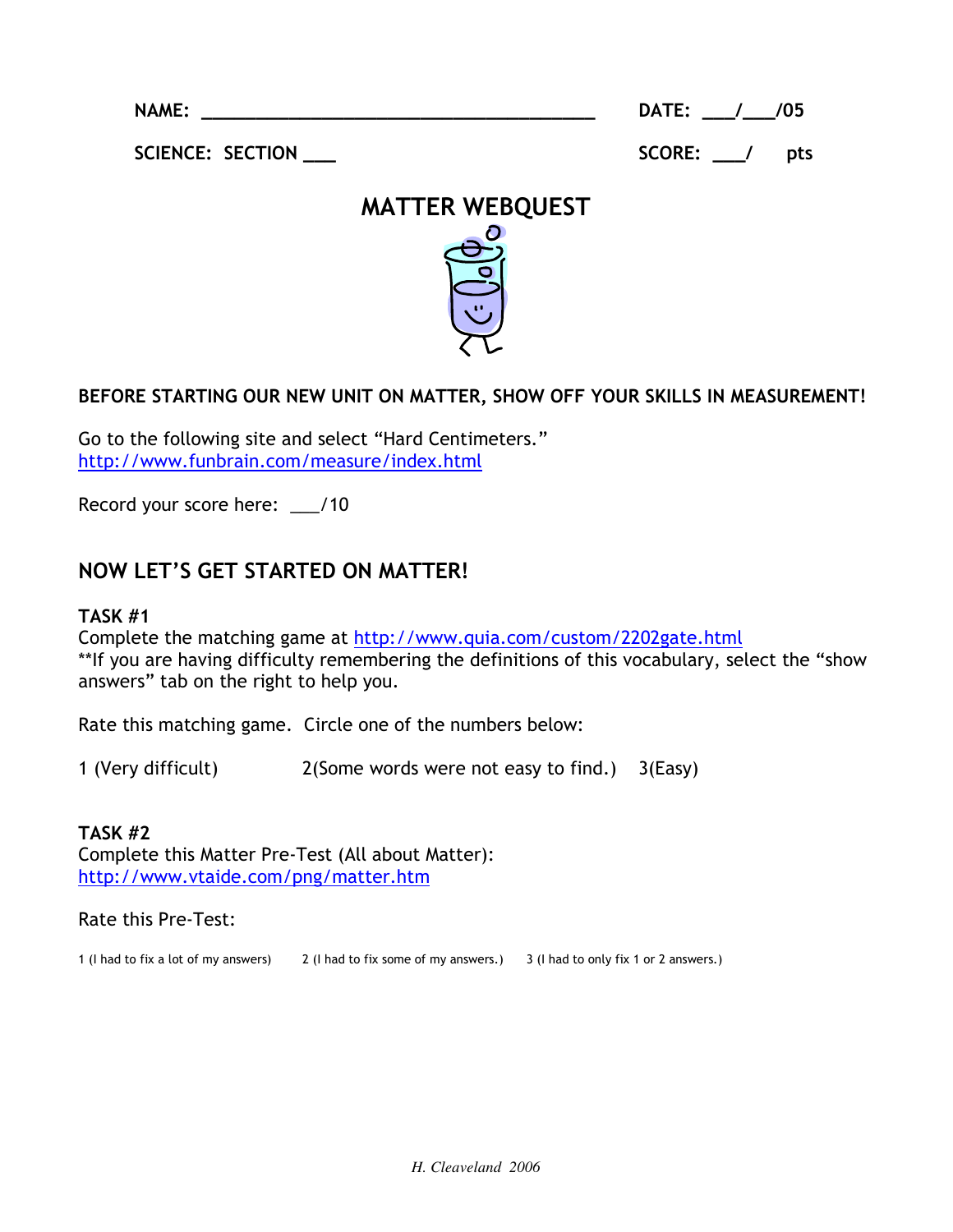## $TASK #3$

Go to <u>http://www.chem4kids.com/files/matter\_states.html</u> and answer the questions below by using this website- remember to use the tabs on the side also... QUESTIONS ARE MIXED UP!

- 1. **Example 20** hold huge amounts of energy, and their molecules are spread out as much as possible.
- 2. Rust is an example of \_\_\_\_\_\_\_\_\_\_\_\_\_\_\_\_\_\_\_\_\_\_\_\_\_\_\_\_\_\_\_\_ change.
- 3. Elements and compounds can move from one phase to another

phase when special example  $\overline{\phantom{a}}$  are present.

- 4. What is another word for gas?  $\overline{\phantom{a}}$
- 5. When you reach the temperature of the \_\_\_\_\_\_\_\_\_\_\_\_\_\_\_\_\_\_\_\_\_\_\_\_\_\_ point, you become a liquid.
- 6. Melting a sugar cube is a substance because the substance is still sugar.
- 7. Fill in the boxes below to represent each of the phases below:



- 8. Scientists use something called a **Book is a contract to measure when that** liquid turns into a solid.
- 9. The are a lot like gases, but the atoms are different because they are made up of free electrons and ions of the element.
- 10. The atoms inside of a **Example 20** are not allowed to move around too much.

## **TASK #4**

Go to http://www.factmonster.com/ce6/sci/A0832242.html to answer the questions below. Use titles under "Sections in this Article" to find the answers. They are all mixed up too!

- 1. Name 3 properties of matter:
	- $a.$
	- $b<sub>1</sub>$
	- C.
- 2. The \_\_\_\_\_\_\_\_\_\_\_\_\_\_\_\_ is considered the basic unit of any element.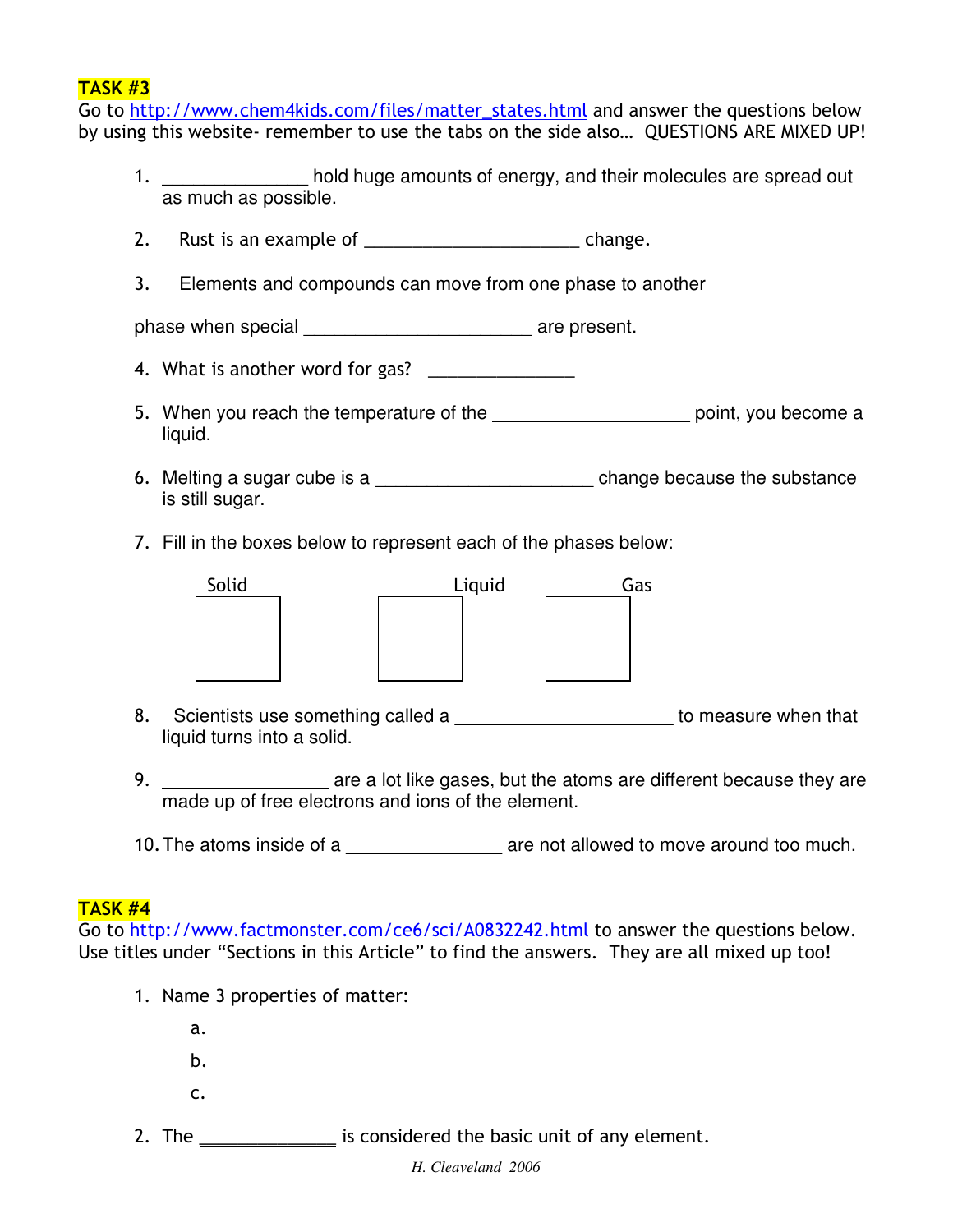3. Define matter:

4. \_\_\_\_\_\_\_\_\_\_\_\_\_\_\_\_\_\_\_\_\_ held that all matter is made up of four "elements" earth, air, fire, and water.

5. In a \_\_\_\_\_\_\_\_\_\_\_\_\_\_\_\_\_\_\_\_\_\_\_ change, such as a change of state (e.g., from solid to liquid), the substance as a whole changes, but its underlying structure remains the same.

#### TASK #5- Fill in the chart below using this site as a reference. http://www.chem.purdue.edu/gchelp/atoms/states.html

| Some Characteristics of Gases, Liquids and Solids and the Microscopic Explanation for the<br><b>Behavior</b> |                                                                    |                                                                         |
|--------------------------------------------------------------------------------------------------------------|--------------------------------------------------------------------|-------------------------------------------------------------------------|
| gas                                                                                                          | liquid                                                             |                                                                         |
| assumes the shape and volume<br>of its container<br>particles can move past one<br>another                   |                                                                    | retains a fixed volume and shape<br>rigid - particles locked into place |
|                                                                                                              | particles can move/slide past<br>one another                       |                                                                         |
| compressible                                                                                                 | not easily compressible.<br>little free space between<br>particles | not easily compressible.<br>little free space between<br>particles      |
| flows easily<br>particles can move past one<br>another                                                       | flows easily<br>particles can move/slide past<br>one another       | rigid - particles cannot<br>move/slide past one another                 |

## **TASK #6**

Have fun at this site watching the substance change states. http://www.harcourtschool.com/activity/states\_of\_matter/index.html

## **TASK #7**

Melting/heating Experiment- This one is a challenge. You can start it from the beginning as many times as necessary to help you see the change in temperature. http://www.harcourtschool.com/activity/hotplate/index.html

Once on this site, select the pink or the green material. (Circle which one you selected.)

What was the melting point?\_